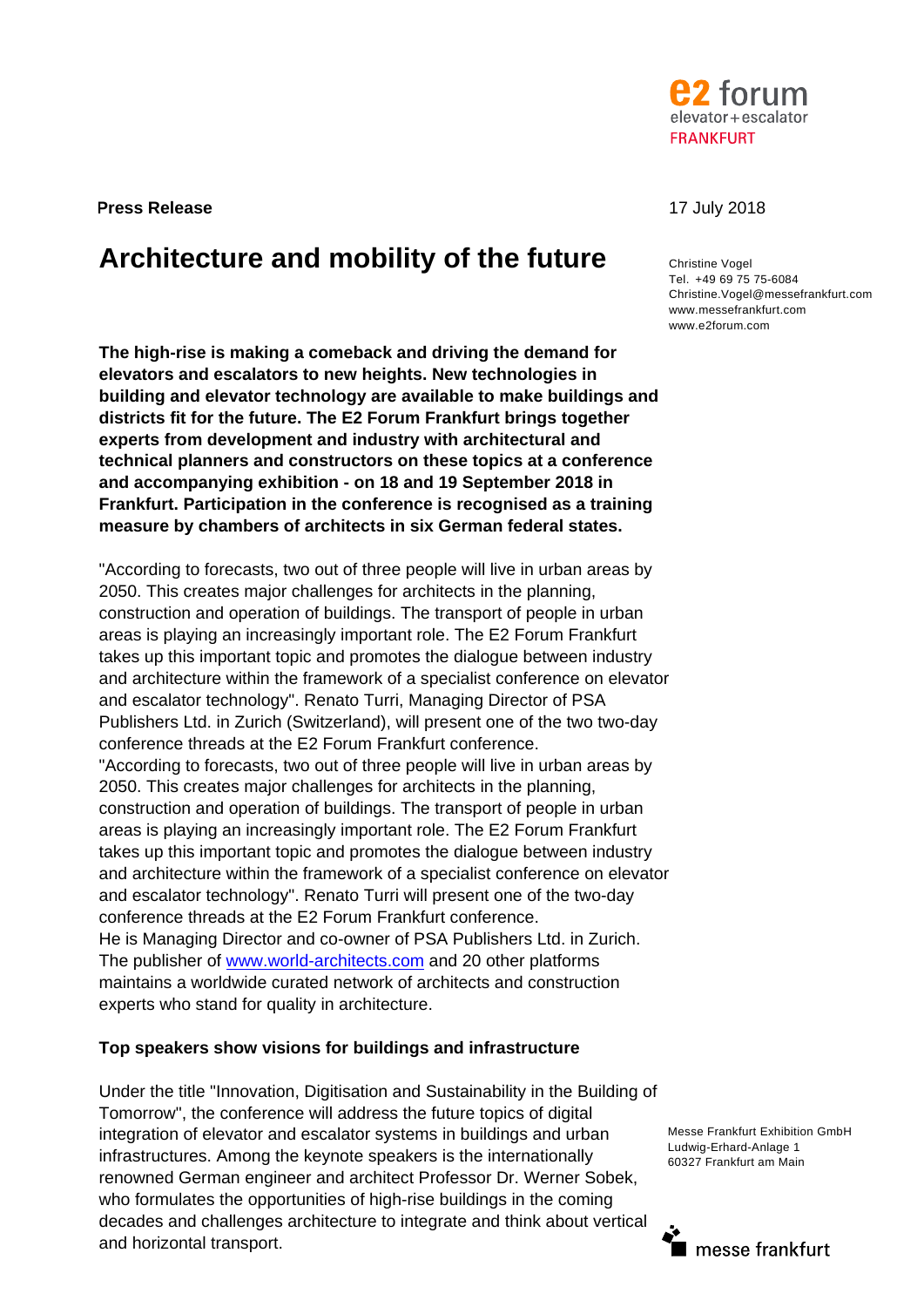The elevator in building design is one of the major topics on September 18: Rules and regulations for elevator design are determined by the technical presentations of experts from the European Standardization Committee CEN/TC 10 and Jappsen Ingenieure. Questions of ventilation, the factors influencing fire protection concepts and the requirements for energy and cost efficiency will be examined as well as the decision between modernisation or complete replacement of the existing system.



Renato Turri, co-host of the conference "Innovation, Digitisation and Sustainability in the Building of Tomorrow" of the E2 Forum Frankfurt 2018, is managing director and co-owner of PSA Publishers Ltd. in Zurich. The editor maintains a worldwide curated network of architects and construction experts. Source: Mathias Dürr

On September 19, the lectures on future-oriented maintenance concepts, measuring and sensor technology for elevators and escalators, digital mobility in buildings and artificial intelligence in elevator construction will focus on the integration of elevators and escalators into modern buildings. Experts from TÜV Austria, TÜV Rheinland and the Updown engineering team for materials handling inform their auditorium about operator obligations, the placing on the market of elevator systems according to the 2014/33/EU guideline, and the barrier-free development of buildings. The lecture "Let there be light - Disinfection of escalator handrails with UVC light" by the start-up company UV-Innovative Solutions takes an innovative look at hygiene in use.

Well-known journalist, presenter of TV technology magazines and initiator E2 Forum Frankfurt - Conference and The other main topics of the approximately 40 speakers are Building Information Modeling (BIM) with requirements from the client's perspective and digitisation concepts with the challenges of cloud-based solutions or IoT applications in buildings. The second co-host is the of the German Sustainability Award Stefan Schulze-Hausmann.

### **Conference: Bonus point for architects in six German states**

The contents of the conference are worth further training bonuses given by the chambers of architects in six federal states. The Schleswig-Holstein State Chamber of Architects recognizes 12 and

Innovation Forum for Elevator and Escalator **Technology** Frankfurt am Main, 18 and 19 September 2018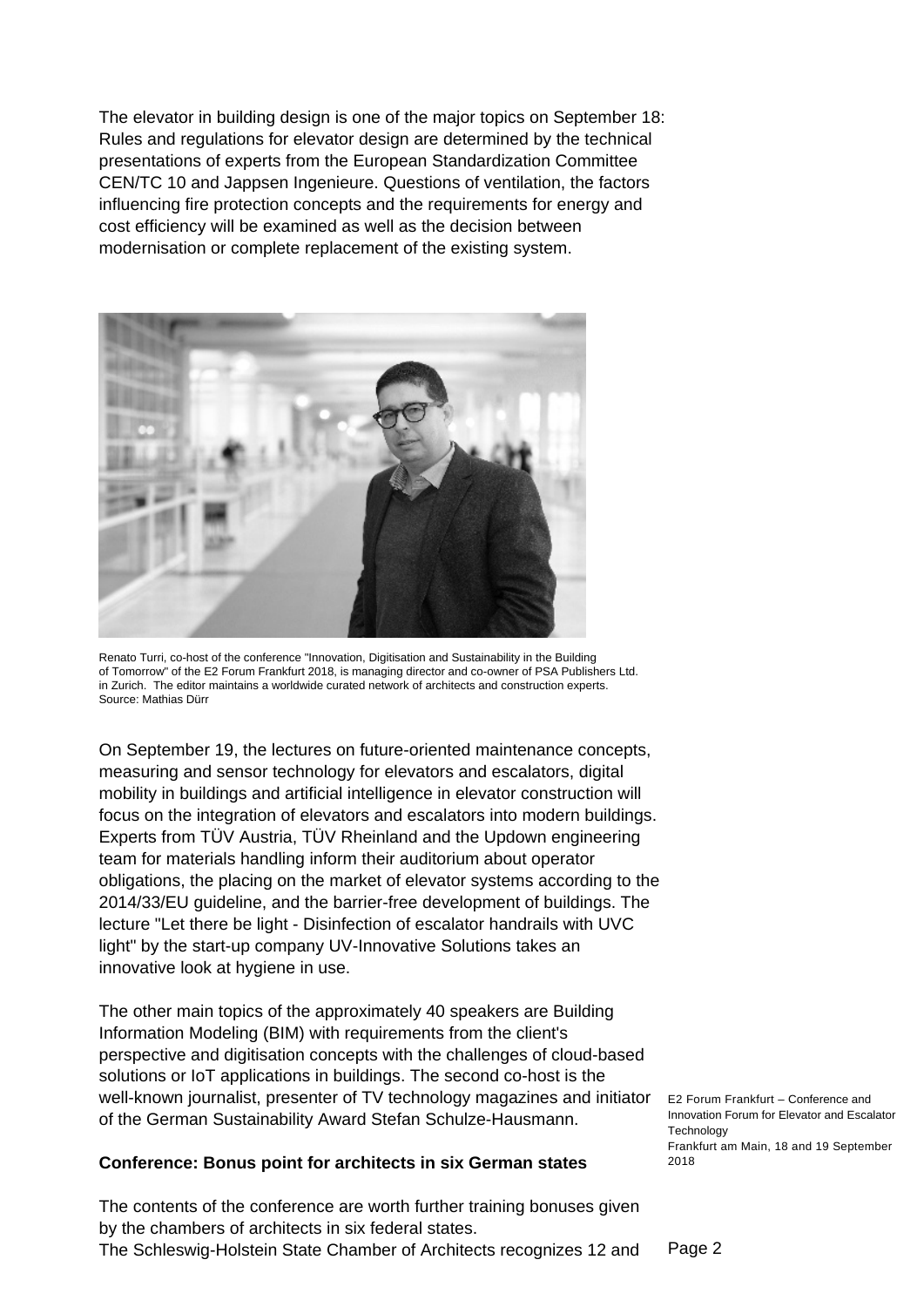Baden-Württemberg six teaching units. Architects in Hesse receive ten training points for their participation and in North Rhine-Westphalia six. The State Chambers of Architects in Brandenburg and Saxony recognise the participation in the E2 Forum Frankfurt Conference "Innovation, Digitisation and Sustainability in the Building of Tomorrow" as a further training measure.

# **Leading manufacturers at the E2 Forum Frankfurt**

At the premiere of the E2 Forum Frankfurt on September 18 and 19, 2018, leading manufacturers of elevators, escalators and components such as Bosch Service Solutions, Cedes (Switzerland), Gebhardt, Kleemann, Kollmorgen Steuerungstechnik, Kone, Meiller Aufzugtüren, OSMA, Otis, RLS Wacon, Schindler Deutschland, Serapid, Siemens, Thyssen-Krupp and Wittur have committed themselves. Among the 32 exhibitors registered so far, start-ups will also present their sustainable solutions for vertical and horizontal transport.

# **Online registration for conference and exhibition**

Enter into dialogue between the elevator and escalator industry and decision-makers in building management: With its innovations and conference topics, the E2 Forum Frankfurt addresses decision-makers in the planning, construction and operation of modern buildings and infrastructures in urban areas such as architects, specialist planners for technical building services, the housing industry, investors, operators (e.g. of elevators), transport companies and airport operators, ZÜS experts (approved monitoring points) and elevator manufacturers. Interested trade visitors can buy their ticket for participation in the two-day E2 Forum Frankfurt online at www.e2forum.com/tickets at a price of 385 euros. Included in the price are the conference documents, catering and participation in the networking dinner on the evening of the first day of the event (Tuesday, September 18, 2018).

# **Expert events for building technology**

The E2 Forum Frankfurt will take place for the first time on 18 and 19 September 2018 in the Forum 1 conference building on the Frankfurt exhibition grounds. It is planned as a two-yearly innovation forum. The E2 Forum Frankfurt is organised by Messe Frankfurt in cooperation with the VDMA trade association for elevators and escalators, which is responsible for the content and planning of the conference section.

The E2 Forum Frankfurt is the third event for the elevator and escalator industry in the Building Technologies portfolio of the Messe Frankfurt. Further international information at: www.e2Forum.it, www.ieeexpo.com, www.technology.messefrankfurt.com

### **Further literature and sources:**

Please also see our interview with the co-host of the E2 Forum Frankfurt Conference Renato Turri, Managing Director and co-owner of PSA Publishers Ltd, Zurich (Switzerland).

E2 Forum Frankfurt – Conference and Innovation Forum for Elevator and Escalator **Technology** Frankfurt am Main, 18 and 19 September 2018